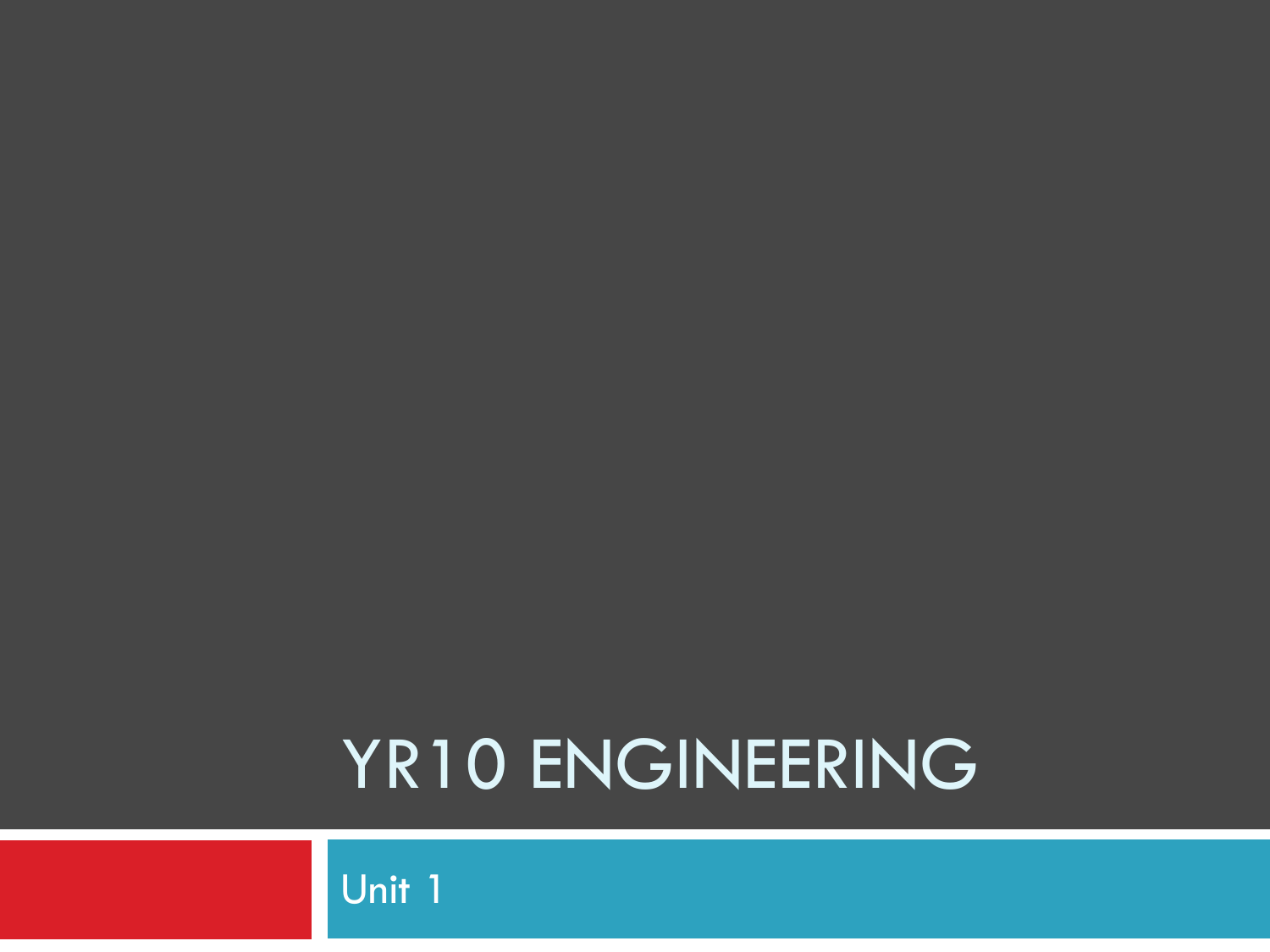



What is a feature?

#### What's a mechanical feature?

What's an electrical feature?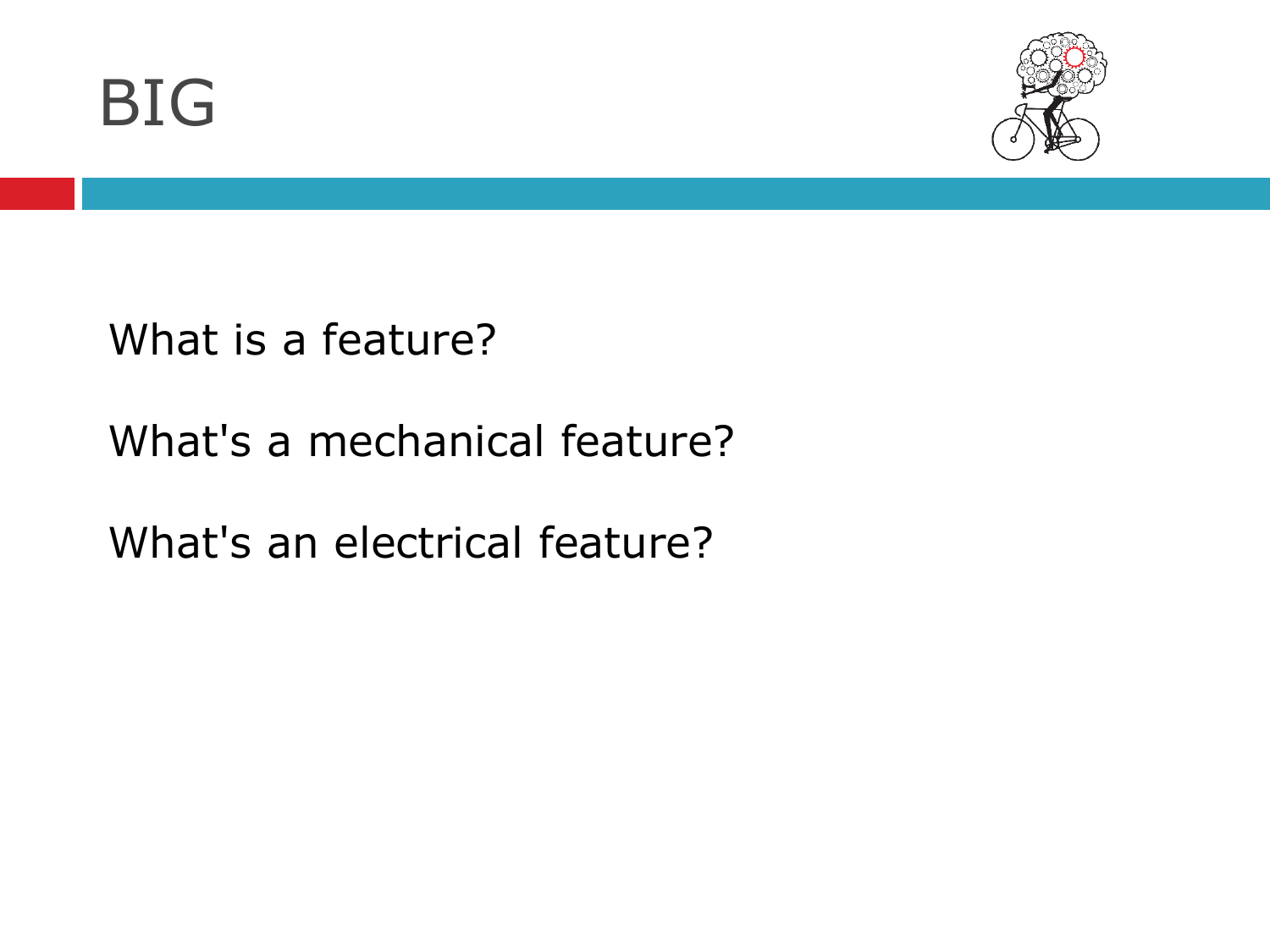# **How Products Function**

 $\Box$  Engineers also need to understand how products function.

- $\Box$  We have already learnt how to identify different component parts of a product. So far we have been able to label individual components in isolation.
- □ Now we need to see how those components work **together** to create a working/functioning product.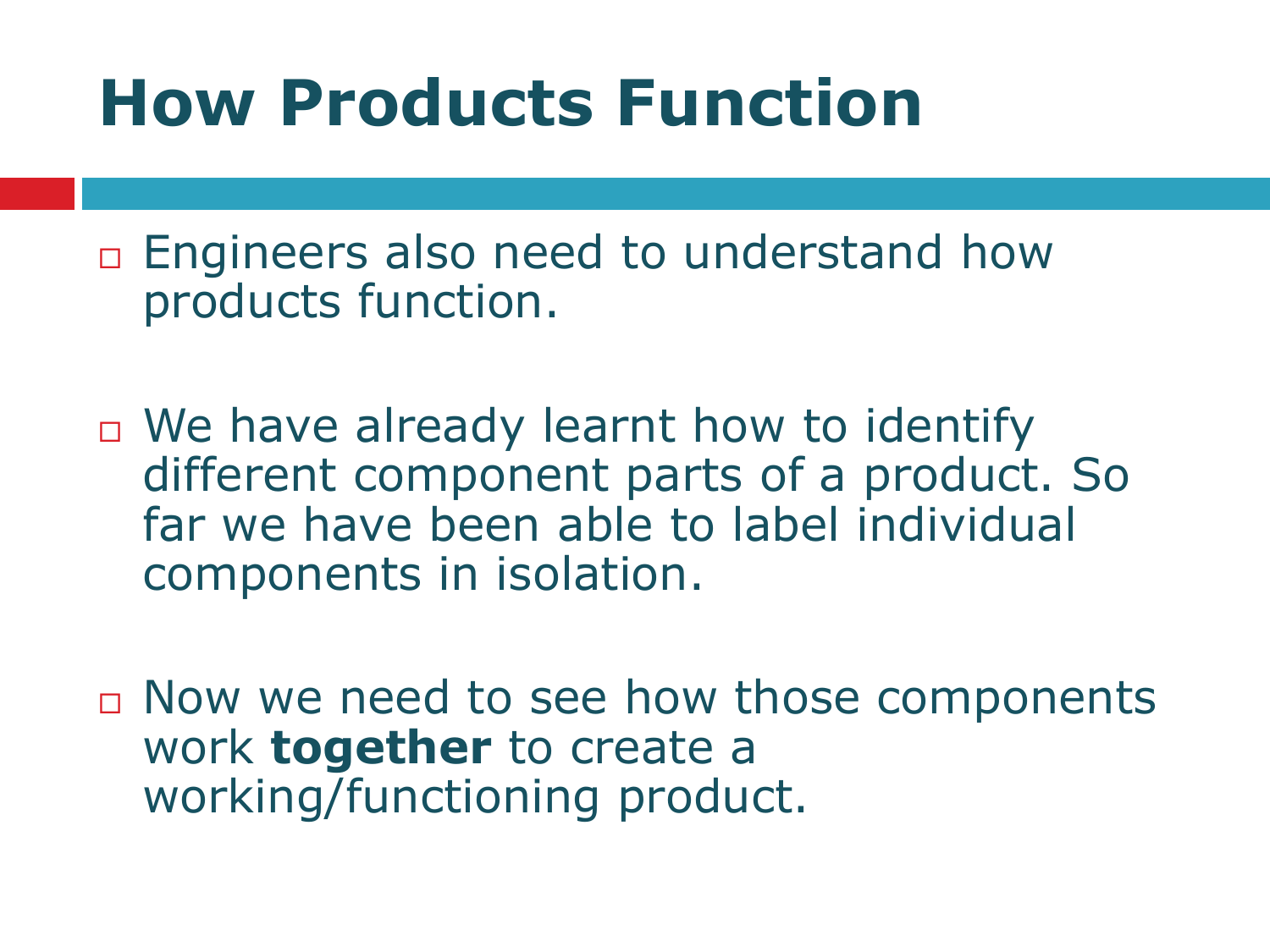All the component parts have been labelled with explanations of their function

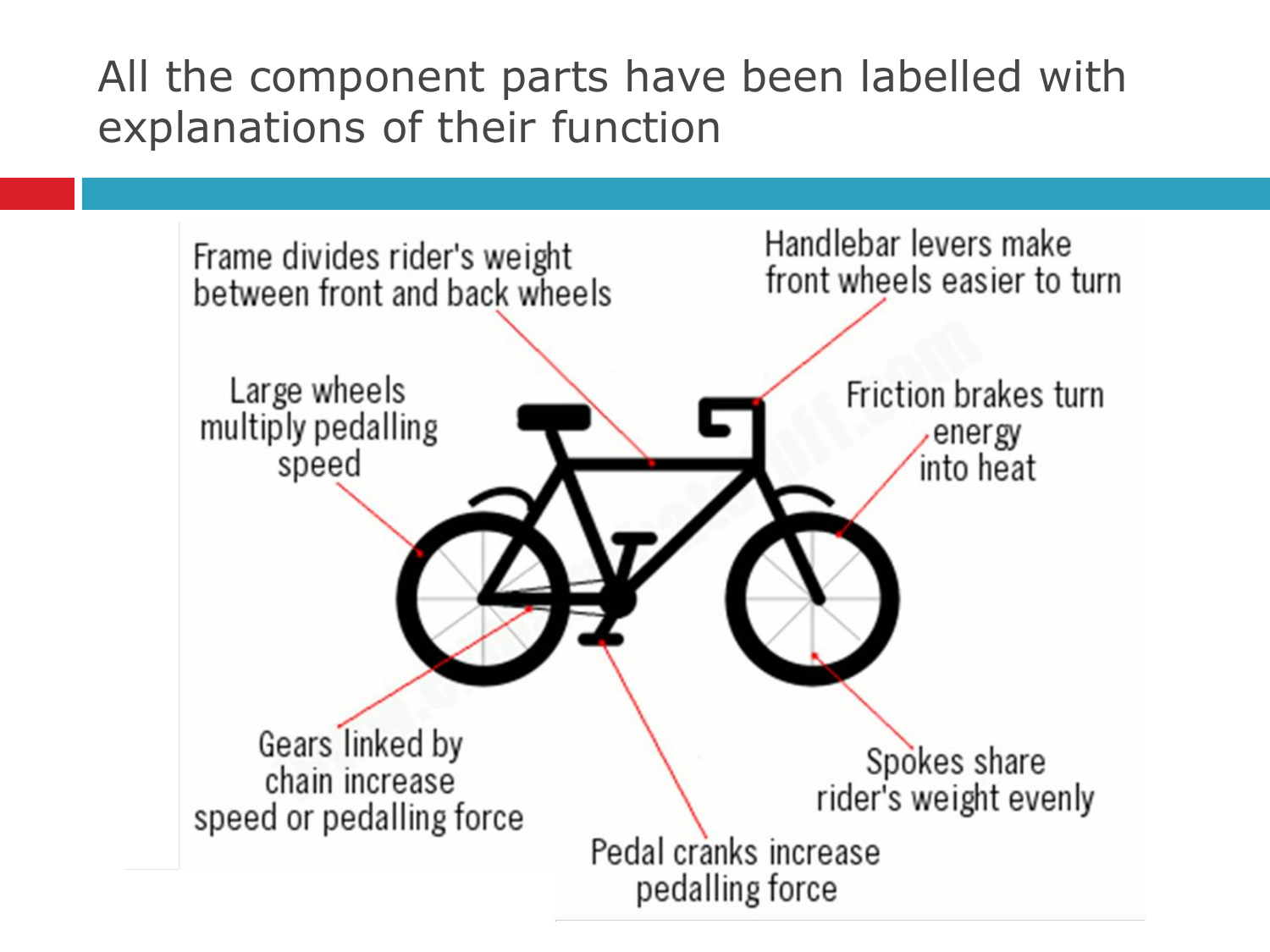#### **Task**

- $\Box$  Label the main components of the electric Scooter below.
- **Draw arrows between** the main components that interrelate (work together to perform a function).
- $\Box$  Describe how the linked components work together to perform a function.

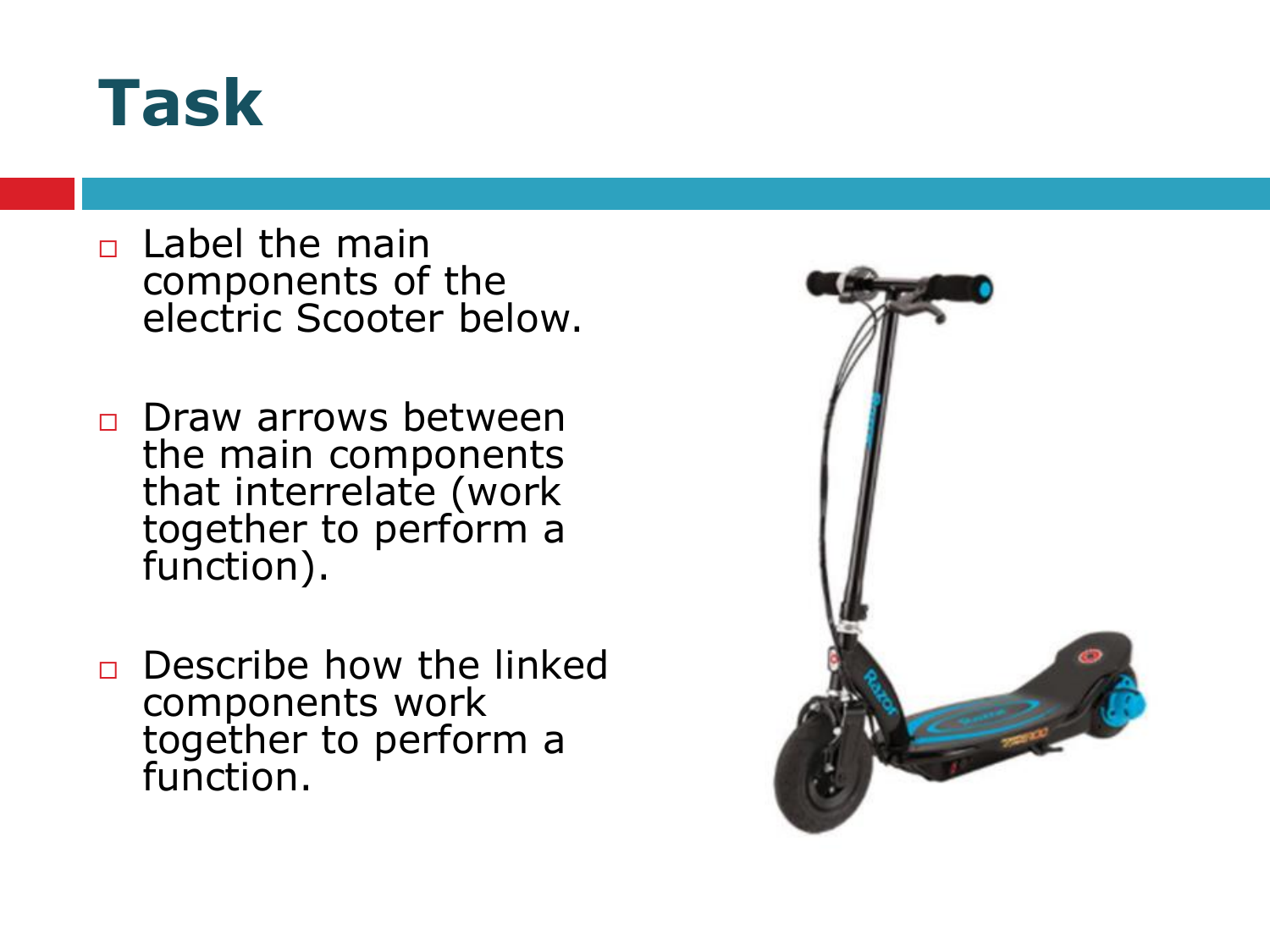# Portfolio Task

- On a separate A3 sheet of paper, select a product (Bike, Drill, Hairdryer or other) to analyse.
- $\Box$  Place a picture of your chosen product in the middle of your A3 page and make links between the main component parts.
- $\Box$  Describe how the component parts interrelate to perform a function.
	- *Try to choose a product/picture where you can see the component parts*
	- *Try to choose a simple product*
	- *Use lots of annotation to explain/describe*